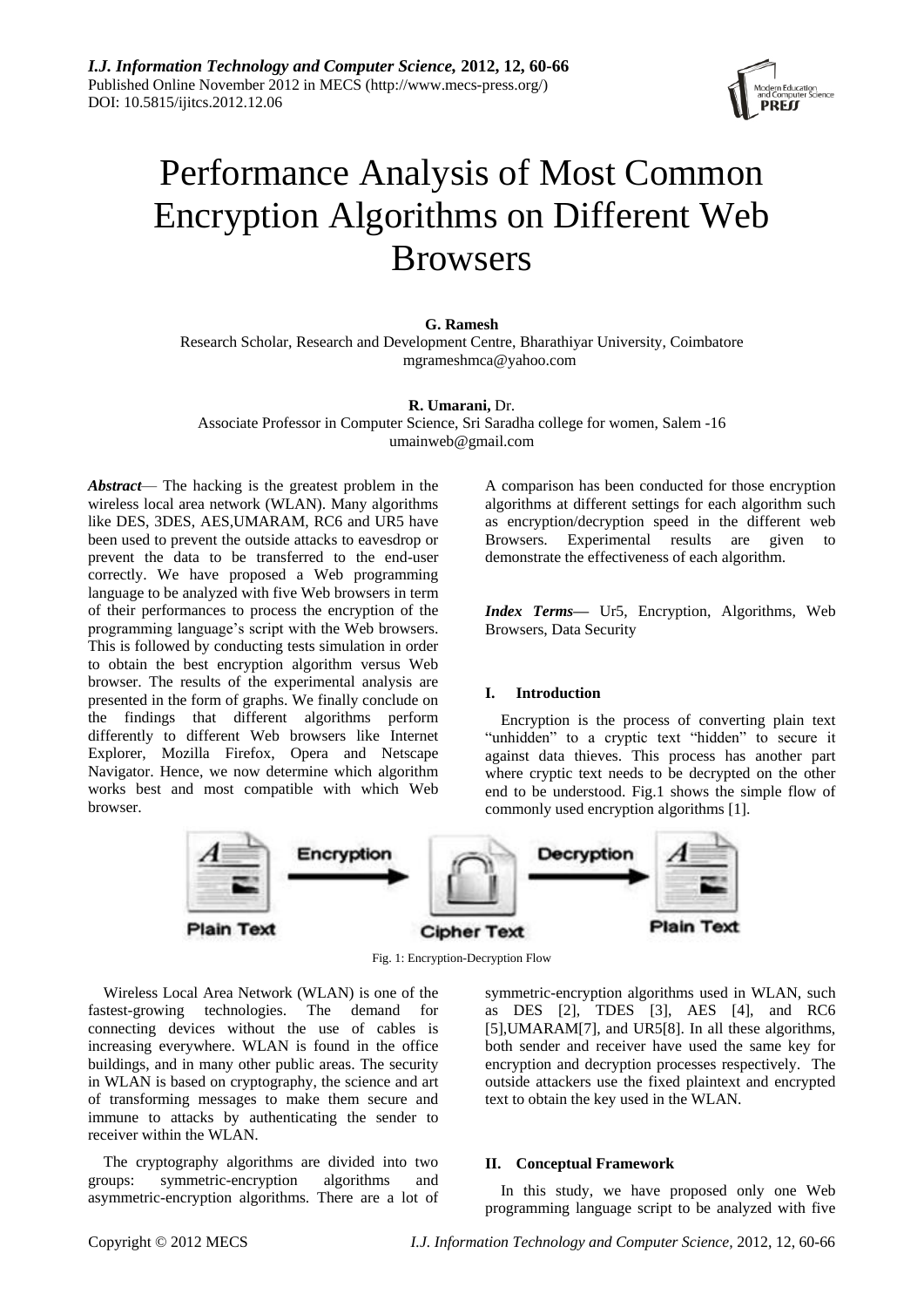Web browsers in order to determine which type of algorithm is suitable to which type of Web browser in terms of their performance and compatibility. Active Server Pages (ASP), has been selected and six different types of encryption algorithms have been chosen to be analyzed to observe their performance. The encryption algorithms selected are DES, 3DES, AES,UMARAM, RC6 and UR5. These encryption algorithms are known to be able to support 128-bit key size. Furthermore, the six types of algorithms will be co-analyzed with the five selected Web browsers that are able to process its scripts effectively and in an efficient manner.



Fig. 2: Different web browsers available in the market.

There are quite a number of Web browsers that are available in the market, but these five are known to be among the top and most popular. They are Internet Explorer, Mozilla Firefox, Opera, Netscape Navigator and Google Chrome. From the analysis, we hope to find out the most perfect web browsers that can match in the best possible way with the encryption algorithms for ASP scripts[9].

#### **III. Methodology**

Before implementing an encryption algorithm, we need to understand the principle behind the encryption i.e. to secure data held within a message or file and to ensure that the data is unreadable to others. The unencrypted message or file is often referred to as Plaintext, and the encrypted message or file is referred as Cipher text. In encryption, it consists of key length in number of bits. A key is a long sequence of bits used by encryption algorithms. Thus, the length of the key determines the probabilities if one ought to figure it out all its possible key values.

The commencement of the encryption process begins after the authorization to use the system has been obtained, only then that the information inputted be submitted. In order not to be intercepted by offender along the way, the text must first be encrypted prior to storage using the encryption secret codes along with its key known only to the sender and the receiver. For the receiver to be able to read it, the data has to be decrypted simply by reversing the process using the given key.

Asymmetric encryption techniques are almost 1000 times slower than Symmetric techniques, because they require more computational processing power.

The most common encryption algorithms are listed below:

**AES**: AES is a block cipher .It has variable key length of 128, 192, or 256 bits; default 256. It encrypts data blocks of 128 bits in 10, 12 and 14 round depending on the key size. AES encryption is fast and flexible; it can be implemented on various platforms especially in small devices. Also, AES has been carefully tested for many security applications[4].

**DES:** The Data Encryption Standard was the first encryption standard to be recommended by NIST (National Institute of Standards and Technology). DES is (64 bits key size with 64 bits block size). Since that time, many attacks and methods recorded the weaknesses of DES, which made it an insecure block cipher [2].



Fig. 3: Overview of the field of Cryptography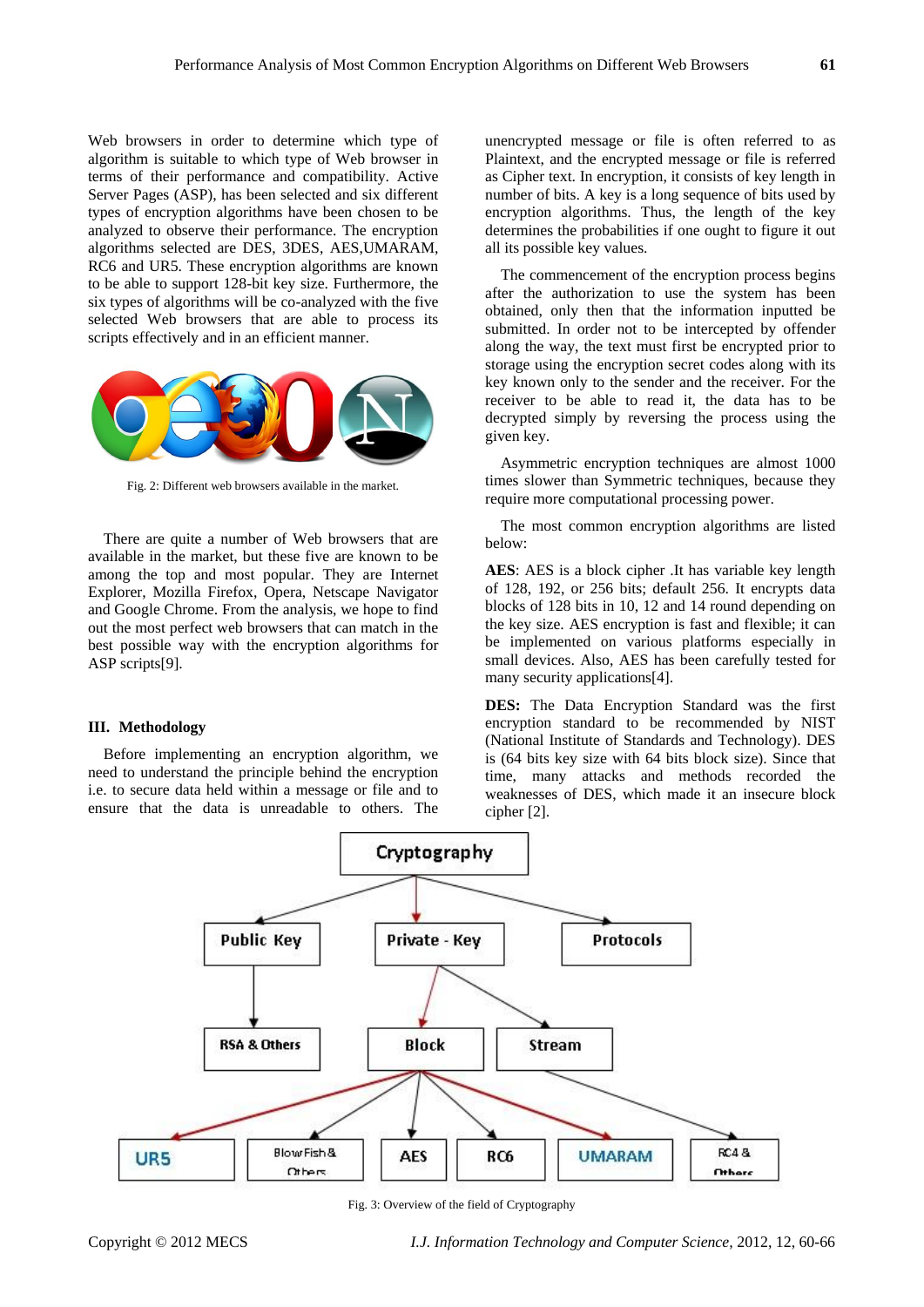**3DES** is an enhancement of DES; it is 64 bit block size with 192 bits key size. In this standard the encryption method is similar to the one in the original DES but applied 3 times to increase the encryption level and the average safe time. It is a known fact that 3DES is slower than other block cipher methods [3].

**UMARAM**: The UMARAM was designed by Ramesh G and R.Umarani in the year 2010. This algorithm uses a key size of 512-bits to encrypt a plaintext of 512-bits during the 16-rounds. In this Algorithm, a series of transformations have been used depending on S-BOX, different shift processes, XOR-Gate, and AND-Gate. The S-Box is used to map the input code to another code at the output. It is a matrix of 16 X 16 X 16. The S-Box consists of 16-slides, and each slide having 2-D of 16 x16. The numbers from 0 to 255 are arranged in random positions in each slide[7].

**UR5**:This algorithm was designed by G.Ramesh and Dr. R. Umarani in the end of the year 2010. A block encryption algorithm is proposed in this approach. In this Algorithm, a series of transformations have been used depending on S-BOX, XOR Gate, and AND Gate. The UR5 algorithm encrypts a plaintext of size 64-bits by a key size of 64-bits. It uses eight rounds for encryption or decryption process. It overcomes some drawbacks of the other algorithms. It is more efficient and useable for the Wireless Local Area Network because it avoids the using of the same key with other packets within a message. The algorithm is simple and helpful in avoiding the hackers. S-BOX generation is the backbone of this algorithm. It has eight columns and

256 rows; each element consists of 8-bits. It replaces the input by another code to the output.[8].

## **IV. Comparison of Desktop Web Browser Speed Test**

We tend to find that different browsers (like different and latest versions like Chrome 17 vs Firefox 10 vs IE9 vs Opera 11 and Netscape Navigator) have different strong advantages and disadvantages over one another, but as with a lot of things in life; one of the key characteristics of a good browser is pure unadulterated speed. Different latest version of web browsers used in this research.

Google Chrome 17 has recently been released which features a new pre-rendering feature for faster page loading as well as integrating increased malware detection which checks every file downloaded to our machine for pestilence. The Firefox and Opera browsers have also recently launched new versions which have dramatically increased page loading times with Firefox 10 being publicly released and then version 11 entering beta not long after.

The first test focuses on how long it takes each browser to launch from the time the user decides to open it until it appears on our display, ready for action. The test had been slightly changed from previous versions, and is only timed up until it is ready for user communication. The graphics show that Chrome was unquestionably faster with Internet Explorer in second place followed by Opera and finally Firefox which lagged behind by approximately one second.



Fig. (3a): Browsers Cold Start time comparison

The second test was all about how quickly each browser could open up with ten tabs enabled with each tab containing a different URL with varying content ranging from the LifeHacker website to Facebook and Hulu. Having nine tabs open from the beginning will obviously place an increased load on the browser but Opera seemed to have no problems at all as it finished the processing task miles ahead of the competition with IE and Firefox achieving the objective at the same rate and Chrome surprisingly being a distant fifth place[13].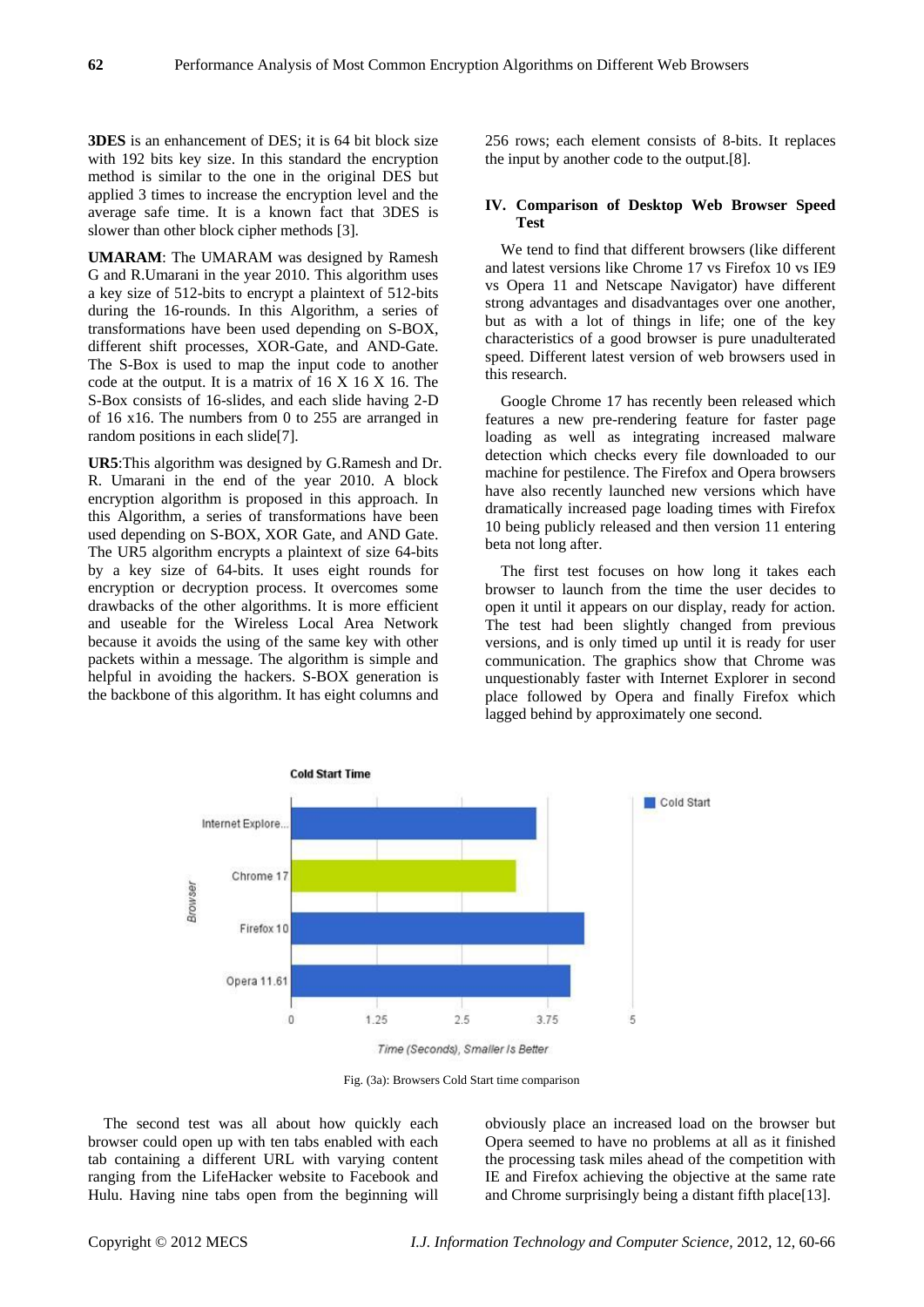

Fig. (3b): Browser tab Loading Comparison

This paper is organized as follows. Related work is described in Section 4. The proposed experimental design is described in section 5. Performance analysis are shown in section 6. Results are shown in 7.Finally the conclusions are in section 8.

#### **V. Experimental Design**

For our experiment, we use two Desktop system IV 2.4 GHz CPU, in which performance data is collected. The two Desktop computers (sender and receiver) had windows XP professional installed on it. The two Desktop Computer (sender and receiver) is connected to a router. See fig 3c.



Fig. (3c): Wireless LAN (infrastructure mode)

In the experiments, the laptop encrypts a different file size ranges from 20 K byte to 100.06 Mega Byte. The encryption time is considered the time that an encryption algorithm takes to produce a cipher text from a plaintext. Encryption time is used to calculate the throughput of an encryption scheme. It indicates the speed of encryption.

In this study, we have proposed only one Web programming language script to be analyzed with five Web browsers in order to determine which type of algorithm is suitable to which type of Web browser in terms of their performance and compatibility. Active Server Pages (ASP), has been selected and six different types of encryption algorithms have been chosen to be analyzed to observe their performance.

There are quite a number of Web browsers that are available in the market, but these five are known to be among the top and most popular. They are Internet Explorer, Mozilla Firebox, Opera and Netscape Navigator and Google Chrome. From analysis, we hope to find out the most perfect web browsers that can match in the best possible way with the encryption algorithms for ASP scripts [9].

#### **VI. Performance Analysis**

In order to verify which of the six encryption algorithms perform better to the five Web browsers mentioned earlier, a test have been conducted using two desktop computers that have been setup and dedicated as Client and Server via a router. Encryption testing is to test the performance of six encryption algorithms in encrypting a set of text and key via Web browsers for ASP scripts. Thus, the text length starting at 10 will be increasing five times its initial characters, whereas the key length for each text length remains unchanged.

#### **VII. Experimental Results**

The outcome of the testing will project the response time i.e. the encryption process and the time taken of the five Web browsers namely Internet Explorer, Mozilla Firefox, Opera and Netscape Navigator and Google Chrome after performing the encrypting scripts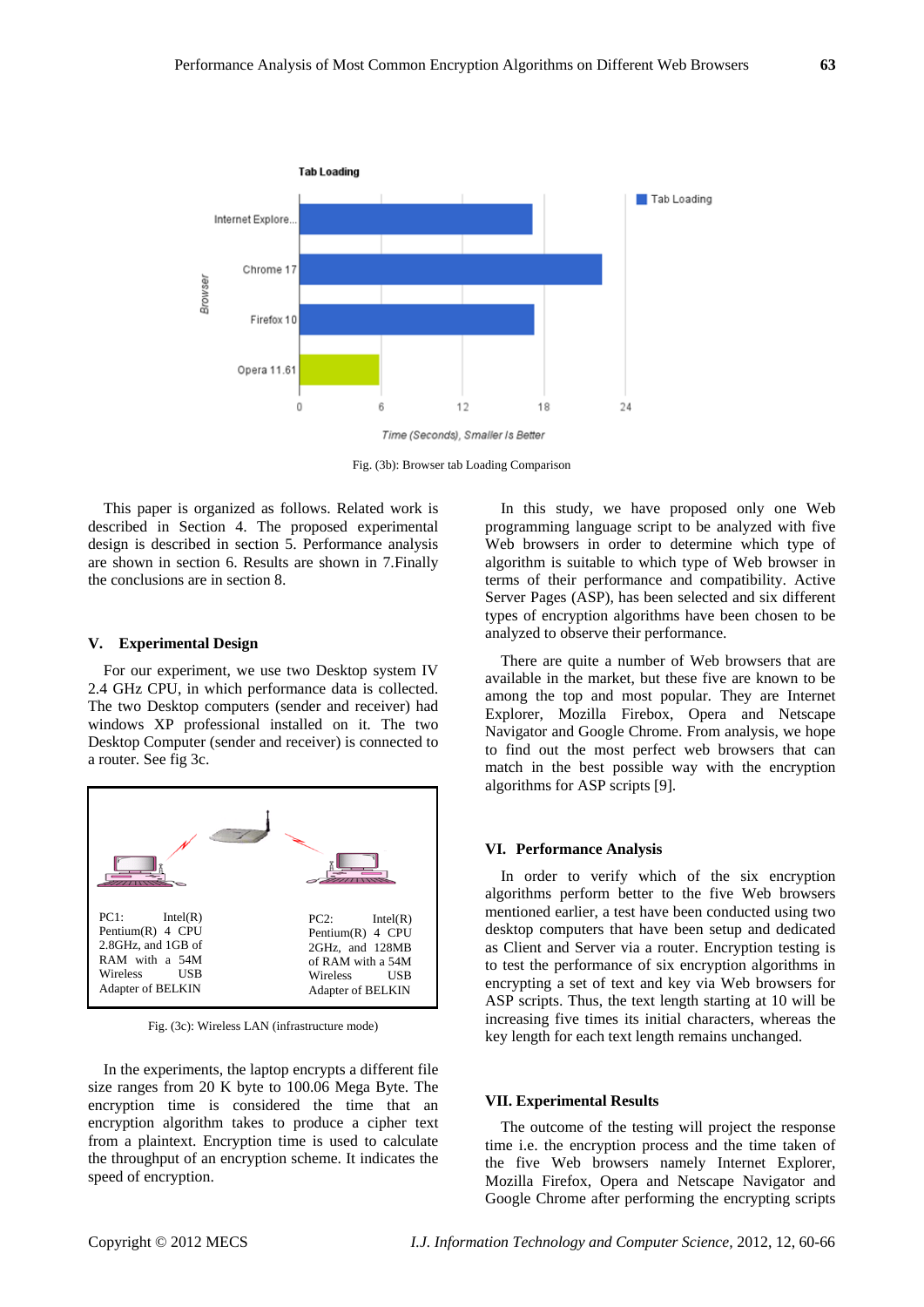timed in millisecond onto the computer screen. Fig. 4 to Fig. 8 were the test results after having increased the text length for each encryption algorithms for the five Web browsers by 10 characters, where it had been observed and noted of their performance results. Fig. 4

illustrates the result of Internet Explorer and its Text Length versus Response Time. From the analysis, UMARAM performs better compared to others and sustain almost lower response time. The RC6 is better than 3DES algorithm.



Fig. 4 Internet Explorer's Text Length vs. Response Time

Fig. 5 illustrates the result of Mozilla Firefox and its Text Length versus Response Time. From the analysis, UR5 yet again performs better compared to others and just about sustaining lower response time. It does however perform less at 20 and 40 Text Length with a couple of algorithm namely RC6 and AES.



Fig. 5: Mozilla Firefox's Text Length vs. Response Time

Fig. 6 illustrates the result of Opera and its Text Length versus Response Time. From the analysis, DES performs slightly less than AES at the start. But nonetheless, it performs better for the remaining text lengths compared to others in its response time.



Fig. 6: Opera's Text Length vs. Response Time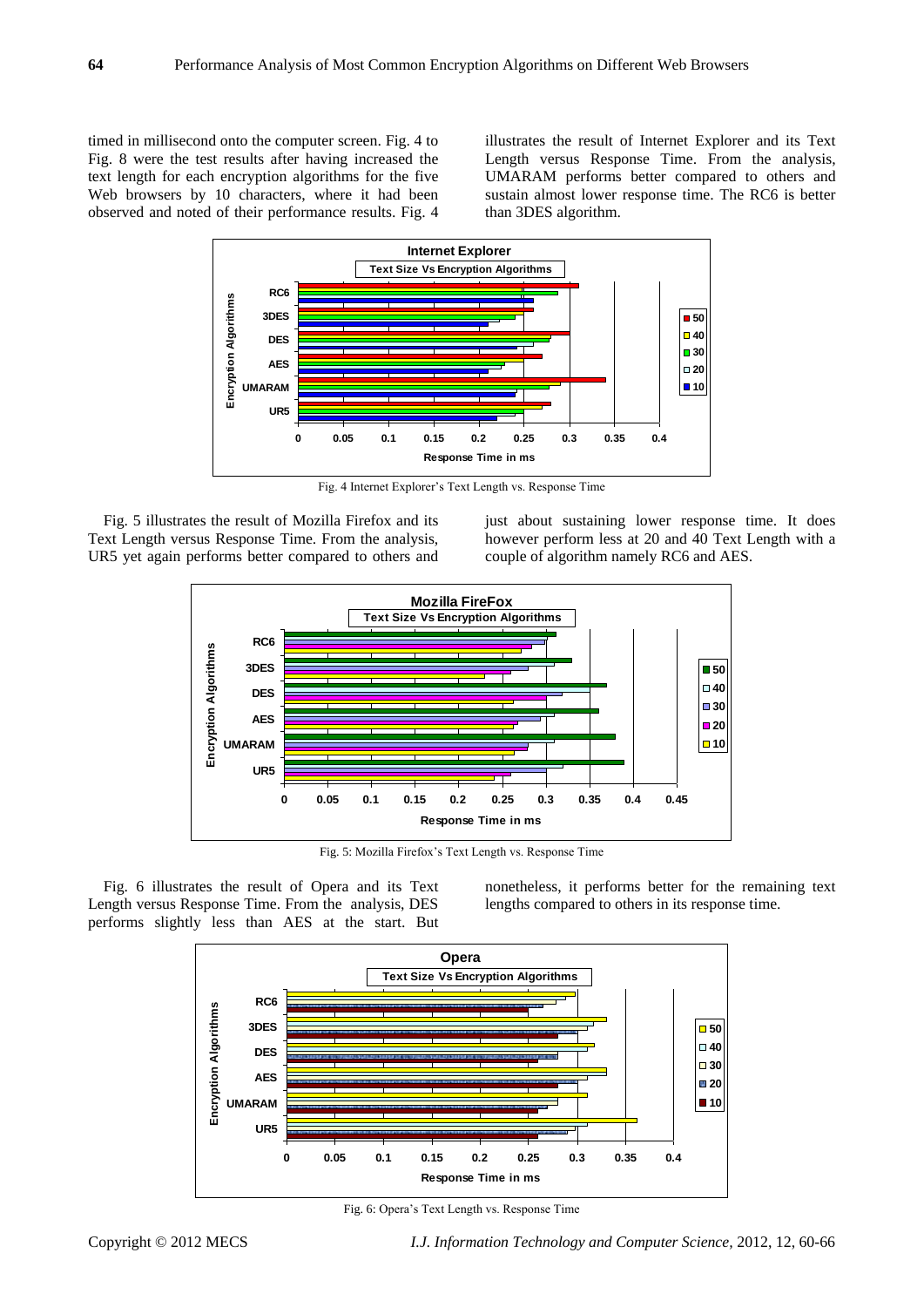Fig. 7 illustrates the result of Netscape Navigator and its Text Length versus Response Time. From the analysis, UMARAM had a good start and performs better compared to others up until 30 Text Length. Unfortunately, it failed to sustain its lower response time, whereby AES and DES had outperform in the last two text lengths.



Fig. 7: Netscape Navigator's Text Length vs. Response Time



Fig. 8: Google Chrome's Text Length vs. Response Time

Fig. 8 illustrates the result of Google Chrome and its Text Length versus Response Time. From the analysis, UR5 had a good start and performs better compared to others up until 30 Text Length. Unfortunately, it failed to sustain its lower response time, whereby AES and DES had outperform in the last two text lengths.

The following factors are affected the response time of web browsers.

- 1. Web Browser's version.
- 2. Depends the operating system installed in the computer.
- 3. Depends the Computer configuration.

## **VIII. Conclusion**

In an actual observation, the response time sometimes fluctuates when we ought to run the test twice with an encryption algorithm on the same Web browser using the same text length. This could be due to the network traffic or even the heavy usage of the Server. But in this case, there is only one Client and a Server, hence there should not be any traffic at all as only one Client accessing the Server. Thus, we can safely conclude that it must been caused by the time it takes for the Server to process the ASP script of an algorithm on the Web browser, along with many other processes running at the same time within the Server. This can cause the Central Processing Unit (CPU) usage amounting high, hence slows down the encryption process.